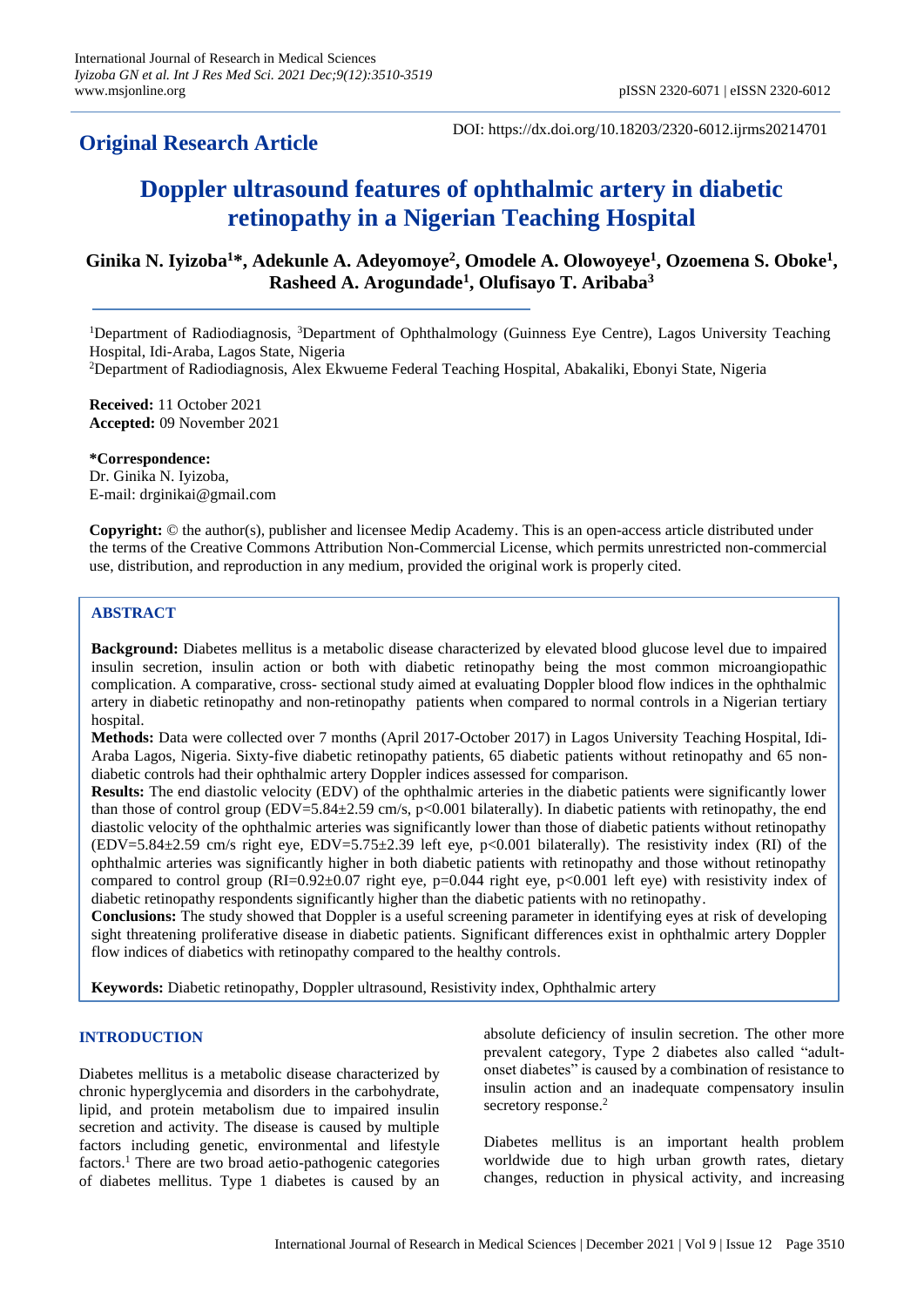incidence of obesity. It is estimated that the prevalence of diabetes may triple within the next 25 years in Nigeria.<sup>3</sup> The prevalence of diabetes mellitus worldwide is projected to increase from 382 million in 2013 to 592 million in 2035.<sup>3</sup> India and other parts of Asia will have the highest number of people with diabetes by 2035, but the highest percentage increase will be in the Middle Eastern Crescent  $(+96%)$  and Sub-Saharan Africa  $(+109%)$ .<sup>3</sup> Currently, the prevalence of diabetes mellitus in Nigeria is 3.3% with those above 80 years having the highest prevalence of 8.1%.<sup>3</sup> The economically active age group of Nigeria have a prevalence of 2.9%.<sup>4</sup>

The complications related to diabetes include acute lifethreatening metabolic disturbances and chronic complications which predominantly involves both small and large blood vessels in addition to the nervous system. Macrovascular disease like coronary artery disease, peripheral artery disease and stroke or microvascular diseases like diabetic nephropathy, neuropathy and retinopathy could arise. The risk of vascular complication increases with the duration of the disease.<sup>4</sup>

Diabetic retinopathy generally appears after an average of 5-10 years after the diagnosis of diabetes mellitus and is the most common occular complication of diabetes.<sup>5</sup> Prevention of diabetic retinopathy is becoming increasingly important from a public health standpoint. There is therefore the need for more effective diagnosis and therapeutic techniques to reduce the burden of this sight threatening condition.<sup>4</sup>

Diabetic retinopathy is said to account for 12% of new cases of blindness in the USA and 11.9% of all blind registrations in those aged 16–64 years in the United Kingdom.<sup>6,7</sup> The proportion of persons with diabetes who have diabetic retinopathy varies in different populations, being 33% among adults in Mauritius.<sup>8</sup> Those aged 40 years and above in Latinos in Los Angeles, United States (47%), Singaporean Malays (35%), Singaporean Indians (30%), and the Handan Chinese (45%) have an increased rate of developing diabetic retinopathy.<sup>9-12</sup> Similarly, those aged 50 years and above in Saudi Arabia (37%) and Mexico (39%) have a higher rate of developing diabetic retinopathy.13,14

Some studies reported prevalence rates of 15% and 38% among clinic attending diabetics patients in Sub Saharan Africa.15,16 Before now, diabetic retinopathy was reported to be rare in Nigerians.<sup>17</sup> Recent studies however have shown that the occurrence of diabetic retinopathy in Nigeria is on the increase, and that it accounts for 16.7% of all retinal diseases.<sup>18</sup> Ashaye et al reported a prevalence of 42.1% patients with diabetic retinopathy in a hospital in south-west Nigeria, while Kyari et al estimated that about 10% of people with diabetes aged over 40 years in Nigeria may have sight-threatening diabetic retinopathy.<sup>3,18</sup>

Several methods have been used to assess diabetic retinopathy, including ophthalmoscopic evaluation of the ocular fundus, examination through a slit lamp with the application of lenses and retinal photography. Other supplemental examination methods that have been employed include: fluorescein angiography and optical coherence tomography of the retina.<sup>19</sup> Some of these investigative techniques are invasive and not readily available in our environment but the complementary role of evaluating blood flow and physical characteristics of ocular vessels by new techniques such as Doppler imaging may help in early diagnosis and monitoring of this complication of diabetes mellitus.<sup>19</sup>

Colour Doppler imaging has been used in ophthalmology as a safe, non-invasive method for evaluating hemodynamic alteration in the orbital blood vessels for 20 years.<sup>20</sup> It allows two-dimensional structural imaging together with evaluation of blood flow in fine vessels such as ophthalmic artery. Peak systolic velocity (PSV) and end diastolic velocity (EDV) can be measured. In addition, resistivity index (RI), a measure of peripheral vascular resistance can be calculated for retrobulbar vessels.

The Doppler parameters used for characterizing flow in ophthalmic artery include the resistivity index, pulsatility index, peak systolic velocity and end diastolic velocity (RI, PI, PSV and EDV).<sup>21</sup> The PI and RI measure the resistance to blood flow in a blood vessel. The RI, however, measures blood flow resistance in the microvascular bed distal to the point of measurement.

The RI and PI are preferred to the PSV and EDV in the study of ophthalmic artery as both parameters are independent of the angle of insonation, unlike the PSV and EDV. There is also more variability between the PSV and the EDV for both eyes unlike the good correlation for PI and RI values obtained from both eyes.<sup>21</sup> RI values vary from 0 to 1, with higher scores indicating greater vascular resistance.<sup>21</sup>

The aim of this study was to evaluate blood flow features in the ophthalmic artery that may be present in diabetic retinopathy, to assess the usefulness of Doppler sonography for differentiating diabetic patients with diabetic retinopathy from those without diabetic retinopathy and to determine predictive value of the ophthalmic arteries Doppler indices in diabetic retinopathy prognostication and monitoring in a Nigerian teaching hospital.

## **METHODS**

This comparative cross-sectional study was carried out in the Department of Ophthalmology, Lagos University Teaching Hospital, Lagos, South-west Nigeria. It is a tertiary level hospital located in the heart of the Lagos metropolis. The study was carried out over 7 months, from April 2017 to October 2017 after approval was granted by the Research and Ethical Committee of Lagos University Teaching Hospital.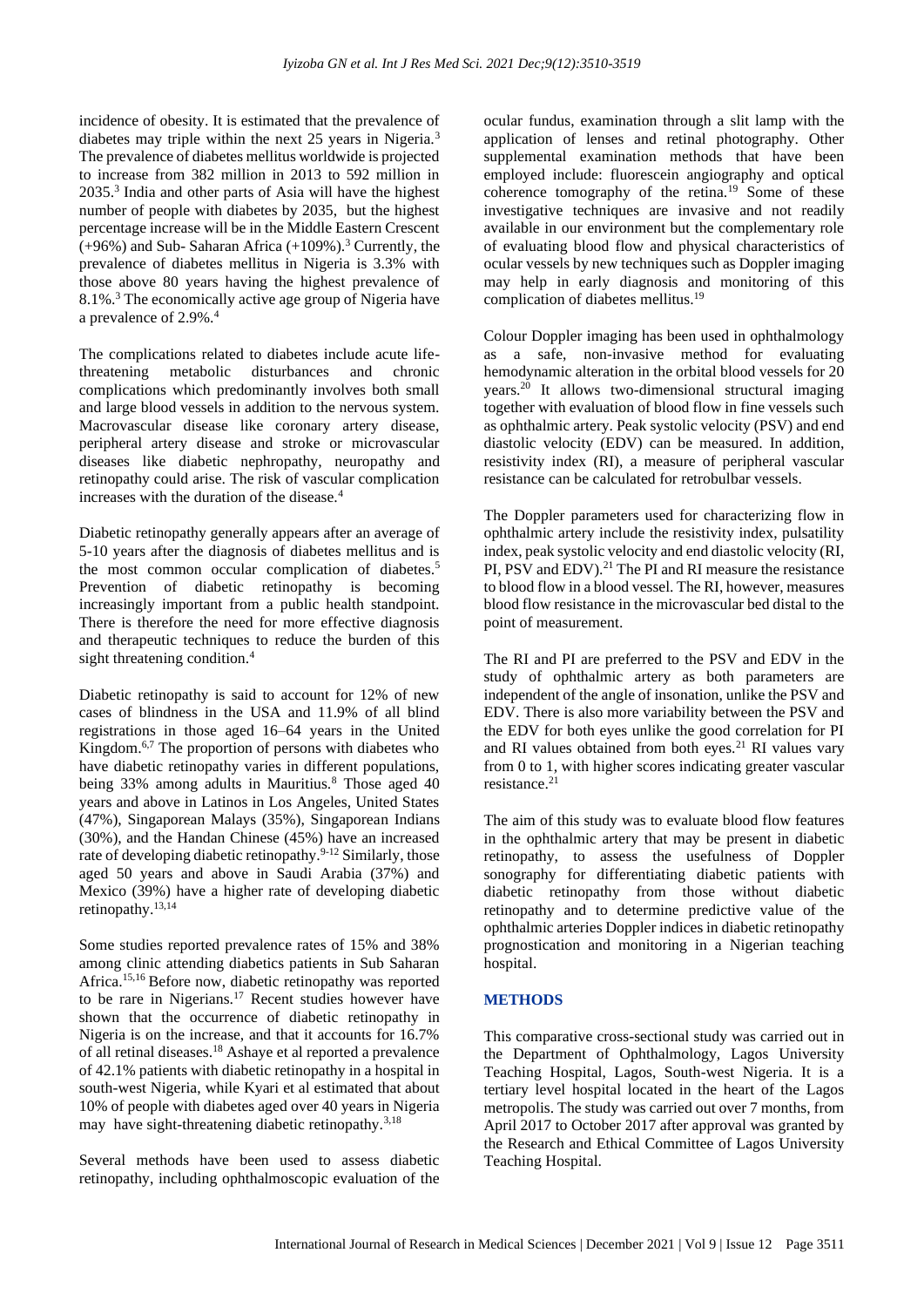Patients who were within the fasting plasma glucose reference range of 90-130 mg/dl for diabetics and 70-100 mg/dl for non-diabetic controls according to American diabetes association were recruited for the study. Only type 2 diabetic patients were recruited for the study. All diabetic patients did HbA1c test. All the diabetic patients for this study underwent indirect fundoscopy using an ophthalmoscope by a consultant ophthalmologist. The diagnosis and severity of diabetic retinopathy were determined according to the early treatment diabetic retinopathy study classification of diabetic retinopathy  $(ETDRS).<sup>22</sup>$ 

Non-diabetic controls were recruited from hospital staff and voluntary workers. The weight, height and body mass index value of all patients were noted. Only subjects whose systolic pressure was below 140 mmHg and diastolic pressure below 90 mmHg were recruited for the study.

Three population groups were used for this study. The study population A involved diabetic patients with retinopathy attending the ophthalmology clinic of the Lagos University Teaching Hospital. Sixty-five (65) of whom gave their consent having met inclusion criteria and were recruited. The sub-study population B involved sixtyfive (65) diabetic patients without retinopathy. The substudy population C involved sixty-five (65) non-diabetic volunteers after their fasting blood sugar test had been done and were drawn from the Lagos University Teaching Hospital members of staff, health workers and patient relations who had met inclusion criteria. Informed consent was obtained for every participant.

Inclusion criteria (diabetic patients with retinopathy) were consenting diabetic men and women between the ages of 20 and 79 years and diagnosis of diabetic retinopathy on dilated fundoscopy made by the ophthalmologist on ocular examination.

Inclusion criteria (diabetic patients without retinopathy) were consenting diabetic men and women between the ages of 20 and 79 years and diagnosis of no diabetic retinopathy on dilated fundoscopy made by the ophthalmologist on ocular examination.

Inclusion criteria (controls) were consenting non-diabetic men and women between the ages of 20 and 79 years, normal fasting blood glucose test result and diagnosis of no retinopathy on dilated fundoscopy made by the ophthalmologist on ocular examination.

Exclusion criteria (for all 3 groups) were non-consenting individuals, patients with a history of non-diabetic vascular ocular disease (central artery or vein occlusion, ocular ischemic syndrome), patients on ocular medication, previous ocular surgery, glaucoma, hypertensives, previous history of ocular trauma and retinal pathologies leading to asymmetric retinopathy. Pregnant and breastfeeding women were also excluded from the study.

#### *Sample size determination*

Estimation of the sample size of this study was derived using the formula to calculate sample size for a comparison study of population means of continuous outcome.<sup>23</sup>

$$
n = \frac{(Z + Z\beta)^2 \times (\sigma_1^2 + \sigma_2^2)}{(\mu_1 - \mu_2)^2}
$$

Where n=the desired sample size for each group, z=standard normal deviation at 95% confidence interval=1.96 (a constant), Zβ=standard deviation of type 11 error at 10%=1.28 (a constant),  $\mu_1$ =mean RI value of diabetic group with retinopathy=0.853 (population 1),  $\mu_2$ =mean RI value of control group=0.824 (population 3),  $\sigma_1$ =standard deviation of the diabetic group with retinopathy=0.047 (population 1),  $\sigma_2$ =standard deviation of the control group=0.05 (population 3). Specifications for μ<sub>1</sub>, μ<sub>2</sub>, σ<sub>1</sub>, and σ<sub>2</sub> were based on information from a previous study.<sup>30</sup> 10% attrition was added to account for incorrect data entry or data loss. 65 diabetic patients with retinopathy were used for the study and this made population A. 65 diabetic patients without retinopathy were used for the study and this made-up population B.

65 non-diabetic control patients were used for the study and this made up population C.

#### *Procedure*

This was clearly explained to the participants. They were made to understand that the investigation is safe, and any findings seen will be explained to them by their referring physician. After obtaining informed consent, each participant was placed in the supine position with the patient's head closer to the ultrasound machine. A resting period of at least 3 min was observed with the head lifted about 30°. The subject was told to keep both eyes closed and immobile as possible, looking in front of them. An adequate amount of standard water-soluble ultrasound transmission gel was applied to the patient's closed eyelid to avoid creating pressure derived artifacts. Both eyes were scanned. The patient was asked to look straight ahead with eyes closed, but without clenching the eyelids. The globe was scanned with the transducer in both sagittal and transverse planes. The depth was adjusted so that the image of the eye filled the screen. The gain was adjusted to achieve acceptable imaging. The normal eye appeared as a circular hypoechoic structure. The optic nerve was seen posterior as a hypoechoic linear region radiating away from globe. The ophthalmic artery was identified at the nasal and superior part of the optic nerve shadow just lateral to the visible hypoechoic stripe representing the nerve, nearly 12 to 15 mm from the posterior wall of the sclera. This was to allow for less angle correction (less than 200) and to ensure that the strongest values were recorded for the vessel. The colour Doppler and power Doppler knobs were activated with adequate gating and angle alignment was done to minimize errors in the measured velocities. Measurements of peak systolic velocity, end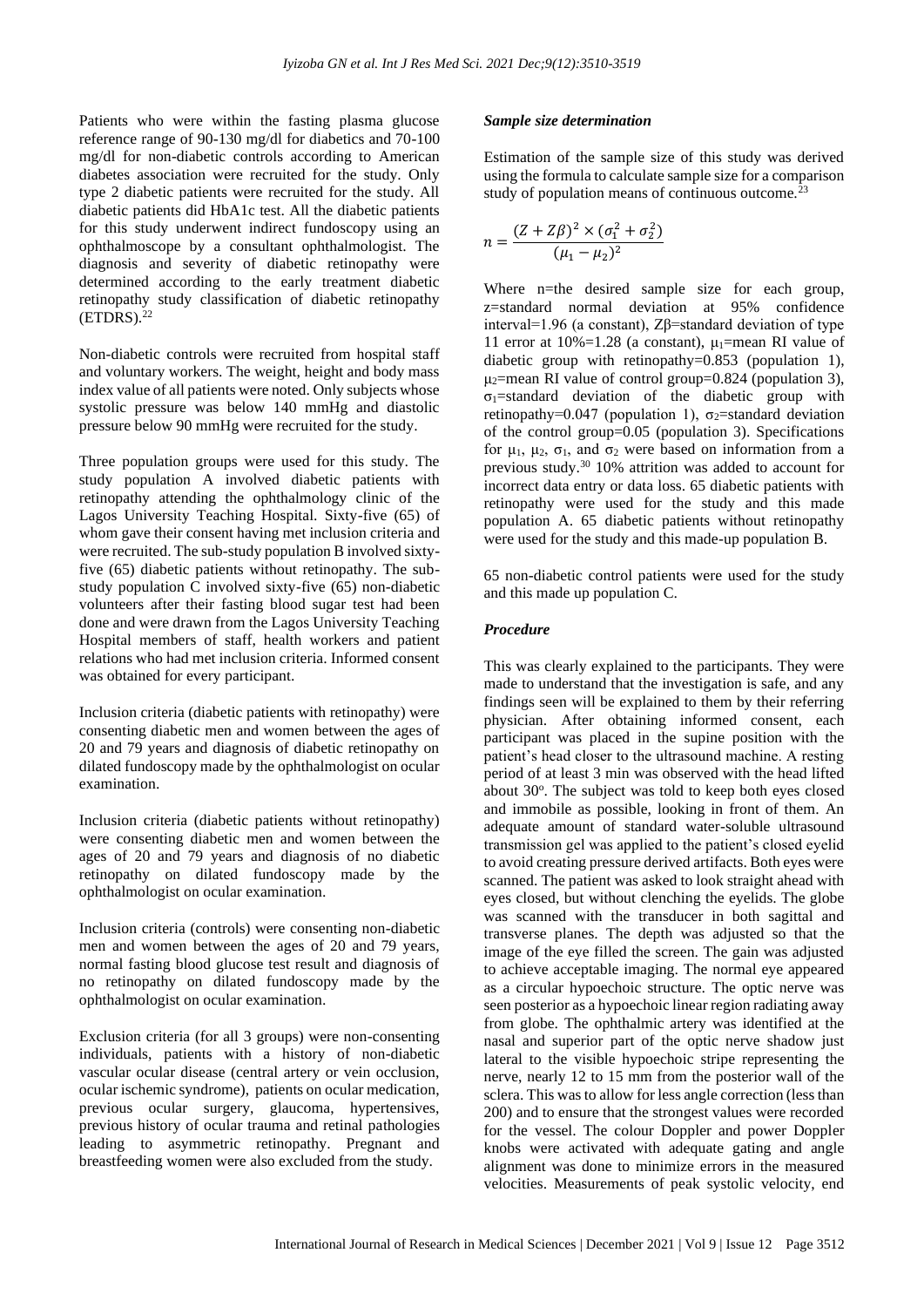diastolic velocity, RI and PI parameters were obtained. Both ophthalmic arteries were insonated, the right before the left.

## *Method of data analysis*

The data collected was analyzed using standard statistical package for social science (SPSS®) for Windows, version 17.0 (SPSS Inc., Chicago, IL, USA) and Microsoft excel 2010 edition. Data was analysed and descriptive summary, expressed as mean±standard deviation (SD). Test statistics were carried out using one-way analysis of variance (ANOVA). Comparisons between characteristics and control group with diabetes were obtained using t-test. Comparisons among Doppler parameters (PSV, EDV, RI and PI) for the three groups were obtained using ANOVA. Bonferroni post-hoc test of the results was also carried out to confirm which group or groups were responsible for the differences obtained in the results.

The Pearson correlation coefficient assessed the associations or relationships among HbA1c, duration of diabetes (DM), blood pressure and the Doppler parameters. Statistical level of significance of  $p<0.05$  was chosen.

## **RESULTS**

A total number of 195 age and sex-matched subjects who met the inclusion criteria were recruited for this study comprising of 65 diabetic patients with retinopathy, 65 diabetic patients without retinopathy and 65 non-diabetic patients (control group). The patients were type 2 diabetics. The mean ages of all the subjects were 51.52±8.90 years. 99 (50.7%) males and 96 (49.2%) females in total were recruited for this study. Each of the three groups had 33 (50.7%) men and 32 (49.2%) women, respectively. The mean body mass index of all the subjects was 26.48±4.32 and all the three groups had similar body mass indices value.

The mean fasting plasma glucose level for the three groups was 108.30±34.60. The mean fasting plasma glucose level for diabetic patients with retinopathy was  $125.77\pm31.19$ which was the highest of the three groups. This was followed by the diabetic group without retinopathy being 117.90±37.45. The mean fasting plasma glucose level for the non-diabetic control group was

81.17±10.08 and this was lowest value of the three groups.

All the three groups had similar blood pressure values.

Only the fasting plasma glucose was statistically significant between the three groups. There was no statistically significant difference between the ages of the three groups due to age matching. No statistically significant difference was seen between the body mass index, systolic blood pressure and diastolic blood pressure of the three groups as shown in Table 1.

Only the fasting plasma glucose was statistically significant between the 65 diabetic patients without retinopathy and 65 non-diabetic control patients as shown in Table 2.

There were no statistically significant difference between the age, body mass index, systolic blood pressure and diastolic blood pressure of the two groups. A similar observation was seen between the 65 diabetic patients with retinopathy and 65 non-diabetic control patients as depicted in Table 3.

There was no statistically significant difference between fasting plasma glucose between the two diabetic groups as seen in Table 4.

The mean HbA1c value for the two diabetic groups was 7.02 $\pm$ 1.95. The mean diabetic duration was 7.55 $\pm$ 6.05. The duration of diabetes was statistically significant. However, there was no statistics significance in the HbA1c value between the two diabetic groups as shown in Table 5.

There were no statistically significant differences between the PSV of ophthalmic artery of right and left eyes in the three groups. EDV in the diabetic patients, regardless of the presence or absence of retinopathy, were significantly lower than those of control group. EDV in diabetic patients with retinopathy was significantly lower than those of diabetic patients without retinopathy. The RI was significantly higher in both eyes of diabetic patients with retinopathy and diabetic patients without retinopathy compared to control group. Also, the PI was significantly higher in both eyes of diabetic patients with retinopathy and diabetic patients without retinopathy compared to control group as depicted in Table 6.

The difference in mean EDV was statistically significant in both eyes between control and diabetic without retinopathy, control and diabetic with retinopathy and diabetics without retinopathy and diabetics with retinopathy. This is shown in Table 7 after Bonferroni adjustment. The difference in mean RI was statistically significant in both eyes between control and diabetics with retinopathy. The mean PI was statistically significant in both eyes between control and diabetics with retinopathy and diabetics with and without retinopathy. The PSV was not significant in any of the groups.

The diabetic patients with retinopathy had the highest RI value in both eyes (0.9 right eye, 0.8 left eye). This was followed by the diabetic patients without retinopathy (0.8 right eye, 0.76 left eye). The healthy control group had the least RI values (0.71 right eye, 0.73 left eye) as shown in Figure 1.

The relationship between HbA1c, duration of diabetes, and hemodynamic parameters was tested using Pearson's correlation. The analysis showed significant negative correlations between HbA1c levels and the EDV values of both eyes ( $p<0.05$  both eyes). There was significant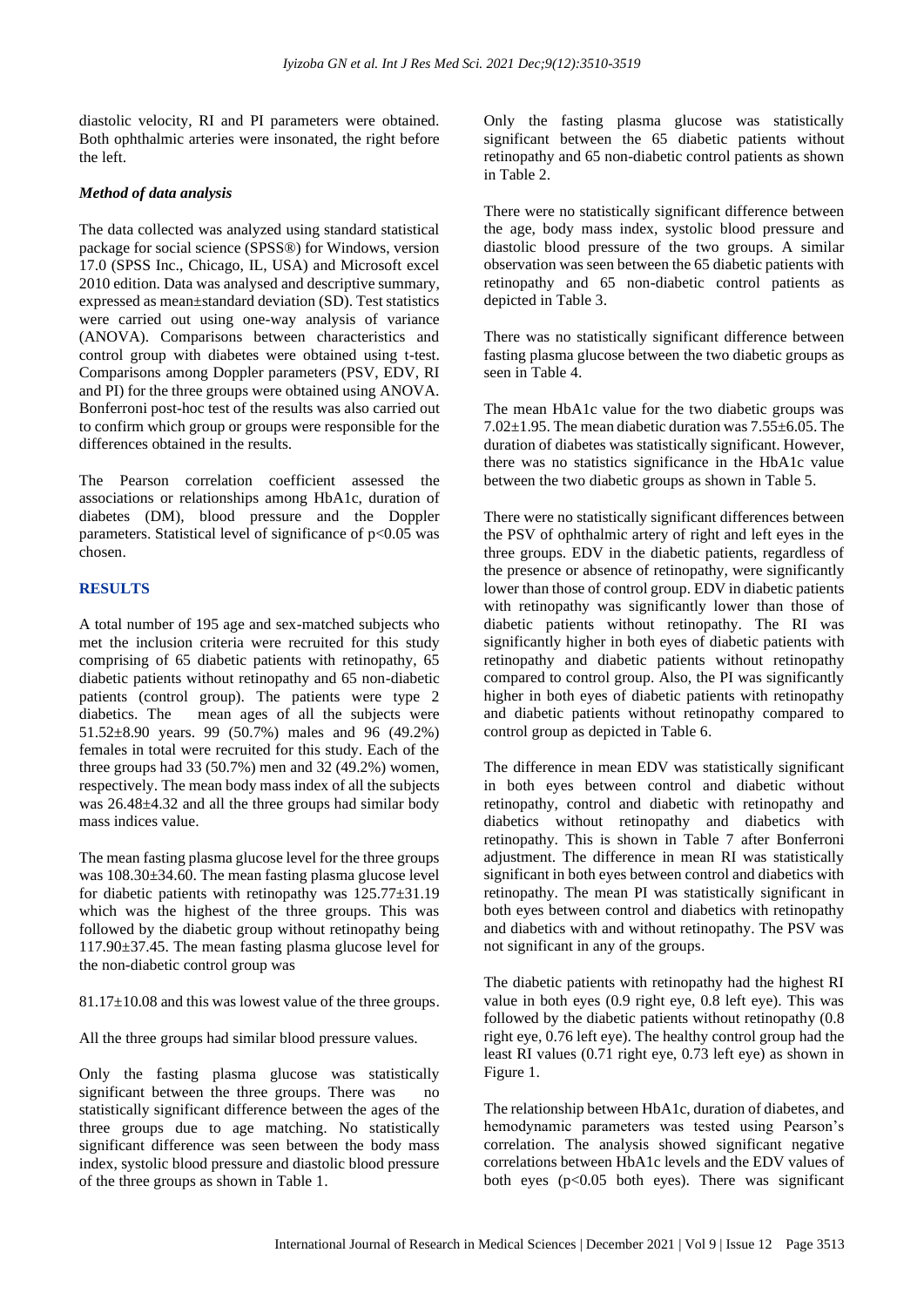positive correlation between the HbA1c levels and PI values of both eyes (p<0.001 both eyes). Only the RI value of the left eye showed significant positive correlation (p<0.001) as shown in Table 8. There was no statistically significant correlation between duration of diabetes and any of the Doppler parameters.

The relationship between blood pressure (systolic and diastolic) and the Doppler parameters was tested using Pearson's correlation as seen in Table 9. Only the RI value of the left eye showed significant positive correlation with the systolic blood pressure (RI=  $0.189$ , p<0.05). There was no statistically significant correlation between diastolic blood pressure and any of the Doppler parameters.

#### *Incidental occular pathologies*

Incidental occular pathologies were seen in this study. Four (6.1%) diabetic patients with retinopathy had tractional retinal detachment. One (1.5%) diabetic patient with retinopathy had cataract. One (1.5%) diabetic patient without retinopathy had cataract. Four (6.2%) diabetic patients with retinopathy have vitreous hemorrhage as shown in Table 10.

#### **Table 1: Characteristics of participants with and without diabetic retinopathy and the control group.**

| <b>Characteristics</b>                            | <b>Control</b><br>group<br>$(\text{mean} \pm \text{SD})$ | Diabetes (no<br>retinopathy)<br>$group (mean \pm SD)$ | <b>Diabetes</b> (with<br>retinopathy)<br>$group (mean \pm SD)$ | Total (mean±SD)    | P<br>value               |
|---------------------------------------------------|----------------------------------------------------------|-------------------------------------------------------|----------------------------------------------------------------|--------------------|--------------------------|
| Number $(\% )$                                    | 65(33.33)                                                | 65 (33.33)                                            | 65 (33.33)                                                     | 195 (100)          | -                        |
| Sex(male/female)                                  | 65(33/32)                                                | 65(33/32)                                             | 65(33/32)                                                      | 195 (99/96)        | $\overline{\phantom{0}}$ |
| Age                                               | $50.95 \pm 6.00$                                         | $51.69 + 7.25$                                        | $51.91 \pm 6.83$                                               | $51.52 \pm 8.90$   | 0.698                    |
| <b>Body mass index (BMI)</b><br>kg/m <sup>2</sup> | $26.02 + 5.38$                                           | $26.52 \pm 3.09$                                      | $26.90 + 4.02$                                                 | $26.48 + 4.32$     | 0.512                    |
| <b>Fasting plasma glucose</b><br>(mg/dl)          | $81.17 \pm 10.08$                                        | $117.90 \pm 37.45$                                    | $125.77 + 31.19$                                               | $108.30 + 34.60$   | < 0.001                  |
| <b>Systolic blood pressure</b><br>$(SBP)$ (mm Hg) | $124.43 \pm 12.16$                                       | $126.54 + 8.81$                                       | $127.85 \pm 8.80$                                              | $126.27 \pm 10.09$ | 0.150                    |
| Diastolic blood<br>pressure (DBP) (mm<br>Hg)      | $77.09 + 7.00$                                           | $76.66 \pm 6.04$                                      | $75.18 + 7.67$                                                 | $76.31 \pm 6.95$   | 0.261                    |

## **Table 2: Characteristics of diabetic participants without retinopathy and control group.**

| <b>Characteristics</b>                 | <b>Control group</b><br>$(mean \pm SD)$ | Diabetes (no<br>retinopathy) group<br>$(mean \pm SD)$ | Total (mean±SD)    | P<br>value |
|----------------------------------------|-----------------------------------------|-------------------------------------------------------|--------------------|------------|
| Number $(\% )$                         | 65(50)                                  | 65(50)                                                | 130 (100)          |            |
| Sex (male/female)                      | 65(33/32)                               | 65(33/32)                                             | 130(66/64)         |            |
| Age                                    | $50.95 \pm 6.00$                        | $51.69 + 7.25$                                        | $51.32 + 6.64$     | 0.528      |
| Body mass index (BMI) $\text{kg/m}^2$  | $26.02 + 5.38$                          | $26.52+3.09$                                          | $26.27 + 4.37$     | 0.516      |
| Fasting plasma glucose (mg/dl)         | $81.17 \pm 10.08$                       | $117.90 \pm 37.45$                                    | $99.53 \pm 32.95$  | < 0.001    |
| Systolic blood pressure (SBP) (mm Hg)  | $124.43 \pm 12.16$                      | $126.54 + 8.81$                                       | $125.48 \pm 10.70$ | 0.260      |
| Diastolic blood pressure (DBP) (mm Hg) | $77.09 + 7.00$                          | $76.66 \pm 6.04$                                      | $76.87 \pm 6.51$   | 0.708      |

#### **Table 3: Characteristics of diabetic participants with retinopathy and control group.**

| <b>Characteristics</b>                 | <b>Control group</b><br>$(\text{mean}\pm S\textbf{D})$ | <b>Diabetes</b> (with<br>retinopathy) group<br>$(\text{mean}\pm S\textbf{D})$ | <b>Total</b><br>$(\text{mean}\pm S\textbf{D})$ | P value |
|----------------------------------------|--------------------------------------------------------|-------------------------------------------------------------------------------|------------------------------------------------|---------|
| Number $(\% )$                         | 65(50)                                                 | 65(50)                                                                        | 130 (100)                                      |         |
| Sex (male/female)                      | 65(33/32)                                              | 65(33/32)                                                                     | 130(66/64)                                     |         |
| Age                                    | $50.95 \pm 6.00$                                       | $51.91 \pm 6.83$                                                              | $51.43 \pm 6.42$                               | 0.399   |
| Body mass index (BMI) $\text{kg/m}^2$  | $26.02 \pm 5.38$                                       | $26.90 + 4.20$                                                                | $26.46 + 4.82$                                 | 0.302   |
| Fasting plasma glucose (mg/dl)         | $81.17 \pm 10.08$                                      | $125.77 \pm 31.19$                                                            | $103.47 + 32.16$                               | < 0.001 |
| Systolic blood pressure (SBP) (mm Hg)  | $124.43 \pm 12.16$                                     | $127.85 \pm 8.79$                                                             | $126.14 \pm 10.71$                             | 0.069   |
| Diastolic blood pressure (DBP) (mm Hg) | $77.09 \pm 7.00$                                       | $75.18 + 7.67$                                                                | $76.13 \pm 7.38$                               | 0.141   |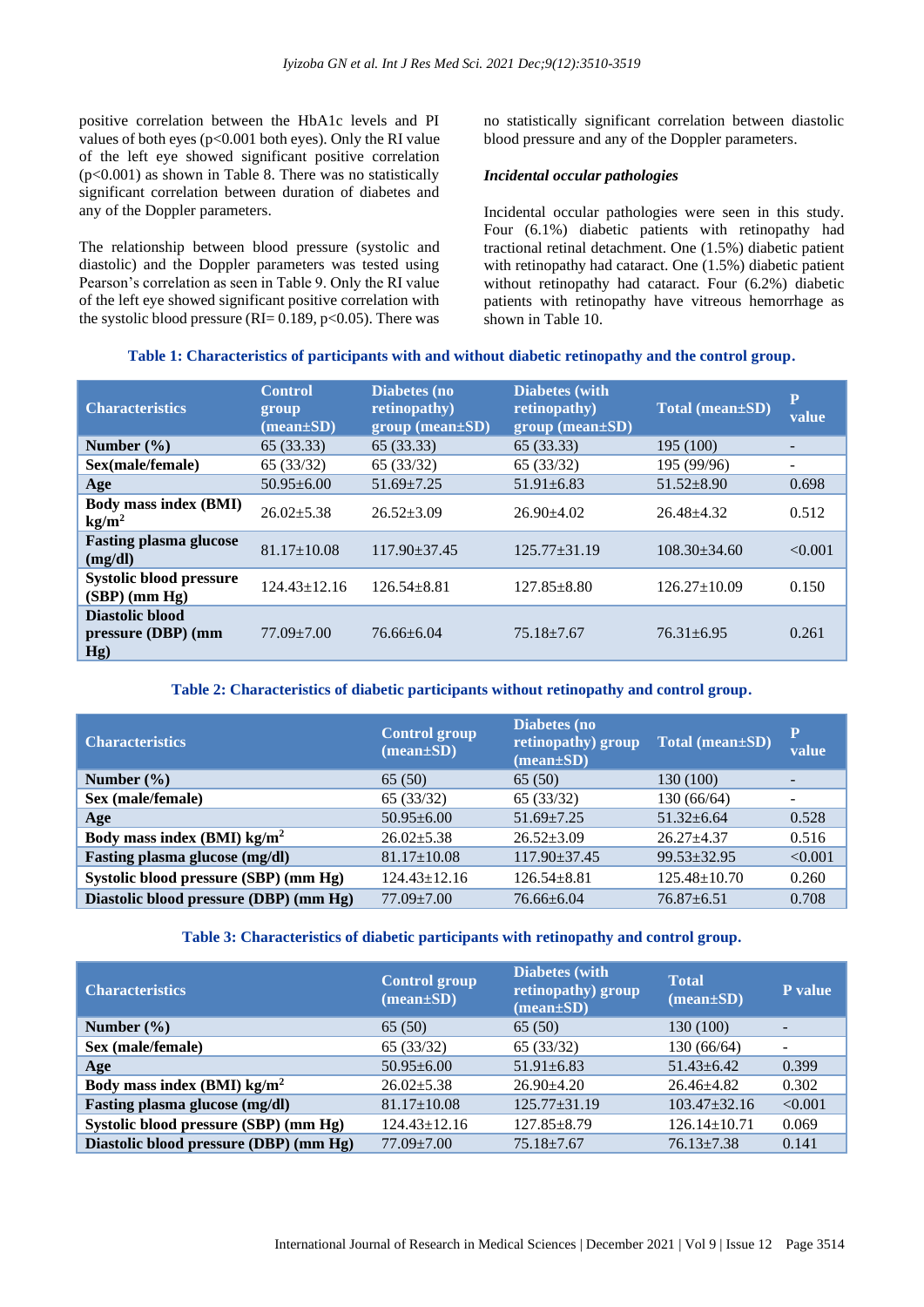## **Table 4: Characteristics of diabetic participants without retinopathy and diabetic patients with retinopathy.**

| <b>Characteristics</b>                    | Diabetes (no<br>retinopathy) group<br>$(\text{mean}\pm\text{SD})$ | <b>Diabetes</b> (with<br>retinopathy) group<br>$(\text{mean}\pm\text{SD})$ | <b>Total</b><br>$(\text{mean} \pm \text{SD})$ | $\mathbf{P}$<br>value    |
|-------------------------------------------|-------------------------------------------------------------------|----------------------------------------------------------------------------|-----------------------------------------------|--------------------------|
| Number $(\% )$                            | 65(50)                                                            | 65(50)                                                                     | 130 (100)                                     |                          |
| Sex (male/female)                         | 65(33/32)                                                         | 65(33/32)                                                                  | 130 (66/64)                                   | $\overline{\phantom{0}}$ |
| Age                                       | $51.69 \pm 7.25$                                                  | $51.91 \pm 6.83$                                                           | $51.80 \pm 7.02$                              | 0.862                    |
| Body mass index (BMI) $\text{kg/m}^2$     | $26.52 \pm 3.09$                                                  | $26.90 + 4.20$                                                             | $26.71 \pm 3.68$                              | 0.562                    |
| Fasting plasma glucose (mg/dl)            | $117.90 \pm 37.45$                                                | $125.77 \pm 31.19$                                                         | $121.84 \pm 34.56$                            | 0.195                    |
| Systolic blood pressure (SBP) (mm<br>Hg)  | $126.54 \pm 8.81$                                                 | $127.85 \pm 8.79$                                                          | $127.19 \pm 8.79$                             | 0.398                    |
| Diastolic blood pressure (DBP) (mm<br>Hg) | 76.66+6.04                                                        | $75.18 \pm 7.67$                                                           | $75.31 + 6.92$                                | 0.225                    |

#### **Table 5: Characteristics of diabetic participants.**

| <b>Characteristics</b>      | Diabetes (no<br>retinopathy) group<br>$(\text{mean} \pm \text{SD})$ | Diabetes (with<br>retinopathy) group<br>$(\text{mean}\pm S\text{D})$ | <b>Total</b><br>$(\text{mean}\pm S\text{D})$ | P<br>value |
|-----------------------------|---------------------------------------------------------------------|----------------------------------------------------------------------|----------------------------------------------|------------|
| Number $(\% )$              | 65(50)                                                              | 65 (50)                                                              | 130 (100)                                    |            |
| $HbA1c(\%)$                 | $6.44 \pm 1.55$                                                     | $7.60 \pm 2.14$                                                      | $7.02 \pm 1.95$                              | 0.801      |
| <b>Duration of diabetes</b> | $6.23 \pm 4.65$                                                     | $8.86 \pm 6.99$                                                      | $7.55 \pm 6.05$                              | 0.013      |

## **Table 6: Comparing the mean difference between the Doppler parameters of control, diabetic patients without retinopathy and diabetic patients with retinopathy groups using ANOVA for the test analysis.**

| <b>Characteristics</b>        | Diabetes (no<br>retinopathy) group<br>$(\text{mean}\pm\text{SD})$ | <b>Diabetes</b> (with<br>retinopathy) group<br>$(\text{mean}\pm S\textbf{D})$ | <b>Total</b><br>$(mean \pm SD)$ | P value |
|-------------------------------|-------------------------------------------------------------------|-------------------------------------------------------------------------------|---------------------------------|---------|
| <b>Right</b> eye              |                                                                   |                                                                               |                                 |         |
| Peak systolic velocity (cm/s) | $33.15 \pm 10.31$                                                 | $31.23 \pm 8.79$                                                              | $32.74 \pm 9.64$                | 0.488   |
| End diastolic velocity (cm/s) | $9.11 \pm 3.25$                                                   | $7.65 \pm 3.08$                                                               | $5.84 \pm 2.59$                 | < 0.001 |
| Resistivity index             | $0.71 \pm 0.12$                                                   | $0.81 \pm 0.04$                                                               | $0.92 \pm 0.07$                 | 0.044   |
| Pulsatility index             | $1.42 \pm 0.29$                                                   | $1.49 \pm 0.33$                                                               | $1.86 \pm 0.34$                 | < 0.001 |
| Left eye                      |                                                                   |                                                                               |                                 |         |
| Peak systolic velocity (cm/s) | $33.04 \pm 11.29$                                                 | $30.01 \pm 7.89$                                                              | $31.97 \pm 8.70$                | 0.179   |
| End diastolic velocity (cm/s) | $8.94 \pm 3.56$                                                   | $7.26 \pm 3.11$                                                               | $5.75 \pm 2.39$                 | < 0.001 |
| Resistivity index             | $0.73 \pm 0.06$                                                   | $0.76 \pm 0.06$                                                               | $0.82 \pm 0.05$                 | < 0.001 |
| Pulsatility index             | $1.46 \pm 0.27$                                                   | $1.50 \pm 0.27$                                                               | $1.61 \pm 0.38$                 | < 0.001 |

## **Table 7: Comparing the mean difference between groups using post hoc Bonferroni adjustment procedure.**

| <b>Variables</b>              | <b>Control and diabetes</b><br>(no retinopathy) (p<br>value) | <b>Control</b> and<br>diabetic<br>retinopathy (p)<br>value) | Diabetes (no<br>retinopathy) and<br>diabetic retinopathy<br>(p value) | P value |
|-------------------------------|--------------------------------------------------------------|-------------------------------------------------------------|-----------------------------------------------------------------------|---------|
| <b>Right</b> eye              |                                                              |                                                             |                                                                       |         |
| Peak systolic velocity (cm/s) | 0.768                                                        | 0.999                                                       | 0.999                                                                 | 0.488   |
| End diastolic velocity (cm/s) | < 0.05                                                       | < 0.001                                                     | < 0.05                                                                | < 0.001 |
| Resistivity index             | 0.712                                                        | < 0.05                                                      | 0.555                                                                 | 0.044   |
| Pulsatility index             | 0.624                                                        | < 0.001                                                     | < 0.001                                                               | < 0.001 |
| Left eye                      |                                                              |                                                             |                                                                       |         |
| Peak systolic velocity (cm/s) | 0.203                                                        | 0.999                                                       | 0.707                                                                 | 0.179   |
| End diastolic velocity (cm/s) | < 0.05                                                       | < 0.001                                                     | < 0.016                                                               | < 0.001 |
| Resistivity index             | < 0.05                                                       | < 0.001                                                     | < 0.001                                                               | < 0.001 |
| Pulsatility index             | 0.999                                                        | < 0.001                                                     | < 0.001                                                               | < 0.001 |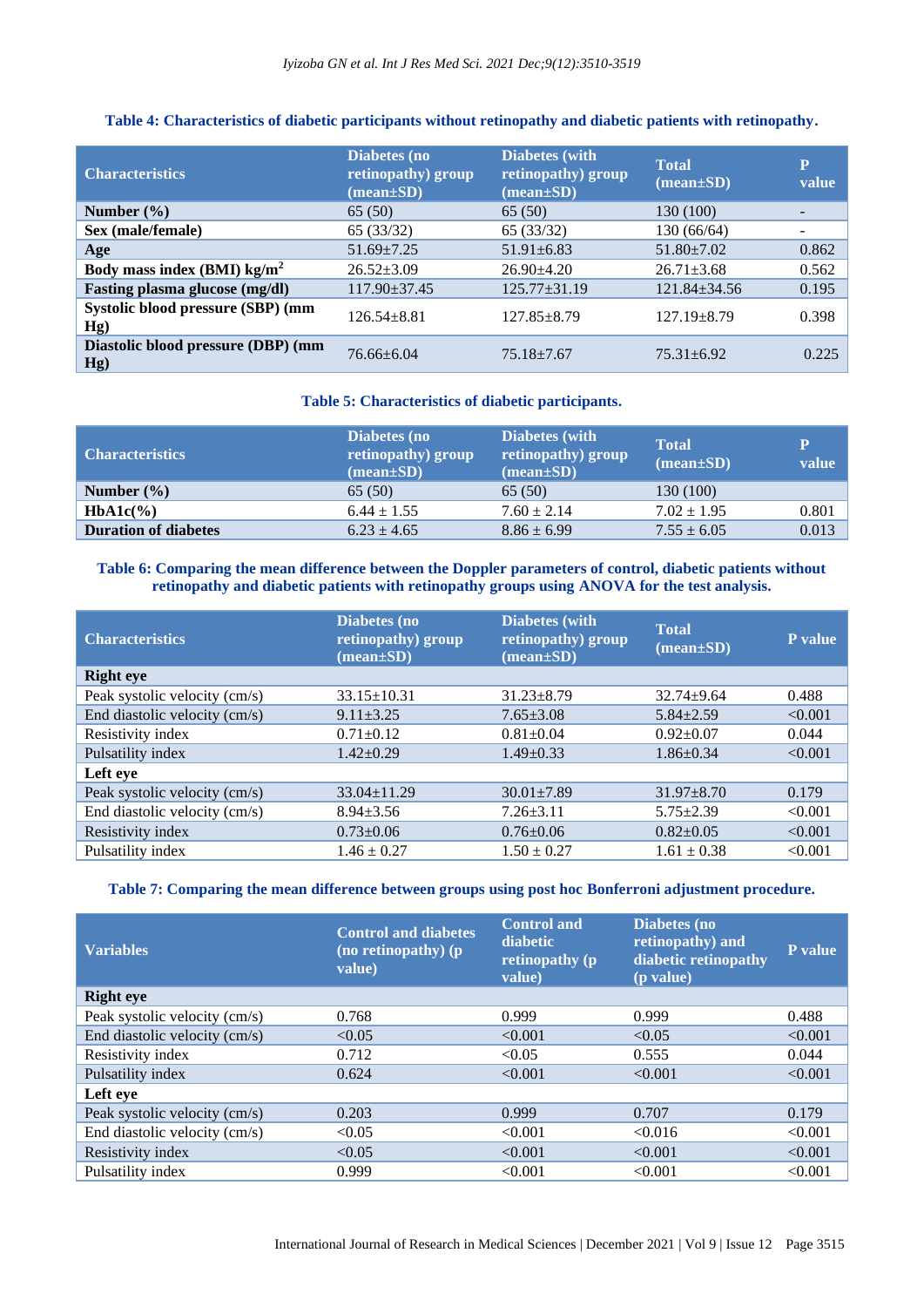#### **Table 8: Pearson correlation coefficient between HbA1c, duration of diabetes and the Doppler parameters.**

| <b>Variables</b>              | <b>HbA1c</b> (Pearson<br>correlation coefficient)<br>$(\mathbf{r})$ | P value | <b>Duration of diabetes</b><br>(Pearson correlation<br>coefficient) (r) | P value |
|-------------------------------|---------------------------------------------------------------------|---------|-------------------------------------------------------------------------|---------|
| <b>Right</b> eye              |                                                                     |         |                                                                         |         |
| Peak systolic velocity (cm/s) | $-0.091$                                                            | 0.306   | $-0.015$                                                                | 0.867   |
| End diastolic velocity (cm/s) | $-0.275*$                                                           | < 0.05  | $-0.061$                                                                | 0.488   |
| Resistivity index             | 0.590                                                               | < 0.508 | 0.015                                                                   | 0.861   |
| Pulsatility index             | $0.350**$                                                           | < 0.001 | 0.021                                                                   | 0.812   |
| Left eye                      |                                                                     |         |                                                                         |         |
| Peak systolic velocity (cm/s) | $-0.022$                                                            | 0.808   | $-0.046$                                                                | 0.605   |
| End diastolic velocity (cm/s) | $-0.261$                                                            | < 0.05  | $-0.078$                                                                | 0.377   |
| Resistivity index             | $0.348**$                                                           | < 0.001 | 0.015                                                                   | 0.862   |
| Pulsatility index             | $0.284**$                                                           | < 0.001 | 0.023                                                                   | 0.798   |

## **Table 9: Pearson correlation coefficient between blood pressure (systolic and diastolic) and the Doppler parameters.**

| <b>Variables</b>              | <b>Systolic blood pressure</b><br>(Pearson correlation<br>coefficient) (r) | <b>P</b> value | <b>Diastolic blood pressure</b><br>(Pearson correlation<br>coefficient) (r) | $\overline{P}$<br>value |
|-------------------------------|----------------------------------------------------------------------------|----------------|-----------------------------------------------------------------------------|-------------------------|
| <b>Right eye</b>              |                                                                            |                |                                                                             |                         |
| Peak systolic velocity (cm/s) | 0.034                                                                      | 0.702          | 0.055                                                                       | 0.531                   |
| End diastolic velocity (cm/s) | $-0.064$                                                                   | 0.469          | 0.097                                                                       | 0.272                   |
| Resistivity index             | 0.049                                                                      | 0.577          | $-0.050$                                                                    | 0.576                   |
| Pulsatility index             | 0.052                                                                      | 0.556          | $-0.047$                                                                    | 0.598                   |
| Left eye                      |                                                                            |                |                                                                             |                         |
| Peak systolic velocity (cm/s) | 0.083                                                                      | 0.345          | $-0.094$                                                                    | 0.605                   |
| End diastolic velocity (cm/s) | $-0.072$                                                                   | 0.416          | $-0.034$                                                                    | 0.285                   |
| Resistivity index             | $0.189*$                                                                   | < 0.05         | 0.007                                                                       | 0.940                   |
| Pulsatility index             | 0.085                                                                      | 0.334          | 0.047                                                                       | 0.594                   |

#### **Table 10: Comparison of incidental ocular pathologies.**

| <b>Ocular parameters</b>  | <b>Control</b> | Diabetes (no<br>retinopathy) | <b>Diabetes</b> (with<br>retinopathy) | <b>Total (100)</b> |
|---------------------------|----------------|------------------------------|---------------------------------------|--------------------|
| <b>Retinal detachment</b> | None           | None                         | 4(6.2)                                | 4(2.1)             |
| <b>Cataract</b>           | None           | 1(1.5)                       | 1(1.5)                                | 2(1.0)             |
| Vitreous hemorrhage       | None           | None                         | 4(6.2)                                | 4(2.1)             |
| <b>Total</b>              | 65 (100)       | 65 (100)                     | 65 (100)                              | 195 (100)          |



## **Figure 1: The relationship between the resistivity index values amongst the three groups.**

## **DISCUSSION**

The pathophysiological mechanism of diabetic retinopathy remains a challenge for medical research. Although the exact pathogenesis of the disease is yet unknown, there are several theories about the processes that affect the ocular blood flow in diabetic retinopathy. Most studies claim that the central abnormality in diabetic retinopathy is microangiopathy, which causes macular edema and retinal ischemia. The microangiopathy is multifactorial and appears to be a consequence of hyperglycemic and hypoxic damages.<sup>24,25</sup>

The findings of this study are consistent with those of Arai et al who found no differences in the PSV values of the ophthalmic artery amongst the three groups however,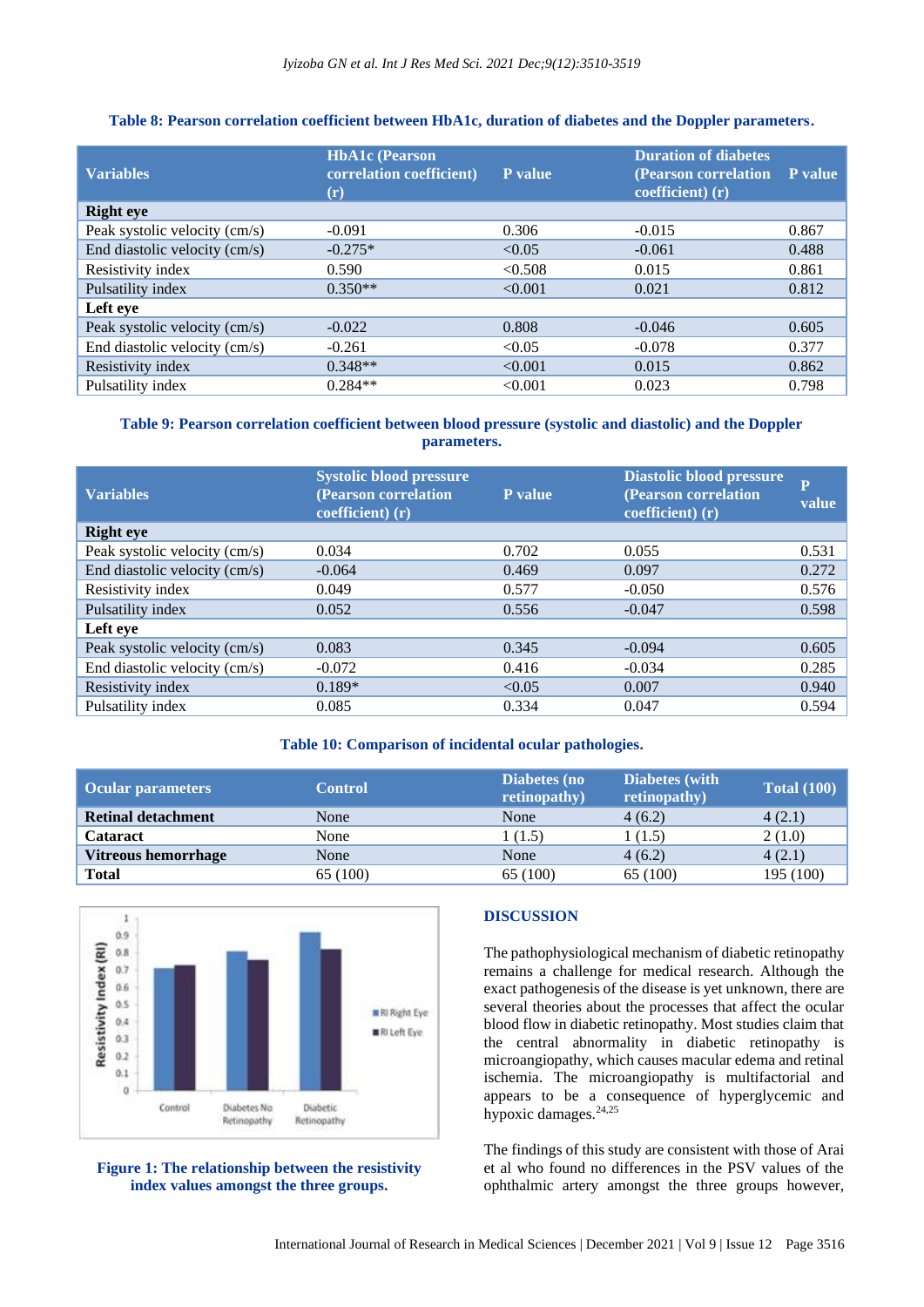found that EDV values of the ophthalmic artery in the diabetic patients with retinopathy were significantly lower than those of diabetic patients without retinopathy and controls.<sup>26</sup>

Compared with healthy controls, diabetic patients with retinopathy had significantly higher RI values in the ophthalmic artery. The findings of an increased RI in diabetic patients with retinopathy is similar to that reported by previous researchers.<sup>26,27</sup> Arai et al found that the RI values in diabetic patients with retinopathy were significantly greater than those of normal subjects and diabetic patients without retinopathy.<sup>26</sup>

They concluded that measurements of the RI in the ophthalmic arteries are better parameters than the velocities of the blood flow in these vessels for evaluating the severity of diabetic retinopathy. Our finding of an increased RI in the ophthalmic artery is similar to that reported by MacKinnon et al.<sup>27</sup> Dimitrova et al measured ophthalmic artery parameters using colour Doppler imaging in 35 diabetic patients with retinopathy, 38 diabetic patients without retinopathy and 22 healthy controls.<sup>28</sup> They found decreased EDV values and increased RI values in diabetic patients with retinopathy than in diabetic patients without retinopathy and healthy controls. These findings are consistent with our results.

Our finding of increased PI value in diabetic patients with retinopathy compared with diabetic patients without retinopathy and healthy controls is also consistent with some studies. Karami et al evaluated 123 individuals including 25 healthy controls, 74 diabetic patients without retinopathy and 24 diabetic patients with retinopathy and observed PI values of ophthalmic artery in diabetic patients with retinopathy individuals were significantly higher than diabetic patients without retinopathy and healthy controls.<sup>29</sup>

Ino-ue et al found increased PI values in diabetic patients with retinopathy when compared to controls.<sup>30</sup> It has been that higher PI values of the ophthalmic arteries may indicate an increase in the peripheral vascular resistance secondary to the arterio- and atherosclerosis process involving the orbital arteries in diabetic patients.<sup>31</sup>

Gracner assessed the parameters in the ophthalmic artery on various stages of diabetic lesion development and demonstrated a significant increase in PSV values in the ophthalmic artery.<sup>32</sup> His sample size was 44 diabetic patients with pre-proliferative lesions and 22 healthy controls. There was also no statistical significance in the RI value between the two groups. His results contrast with our results. Our research showed no statistical significance in the PSV value between diabetic patients with retinopathy and healthy controls after Bonferroni post hoc comparison. Our research also showed increased RI value in diabetic patients with retinopathy than healthy controls. These differences may be due to different demographic variables and sample.

Kraśnicki et al assessed PSV and EDV in the vessels of the eyeball in patients with type II diabetes without retinopathy and type II diabetes patients with retinopathy.<sup>33</sup> The authors observed considerably lower PSV and EDV values in the ophthalmic artery (OA) in all patients compared to healthy controls. The RI did not change in a statistically significant way. These findings are in contrast with our study. Our research showed no statistical significance in the PSV values of the ophthalmic artery in the three groups. However, we observed a decrease in EDV values and an increase in RI of ophthalmic artery in diabetic patients with retinopathy compared with diabetic patients without retinopathy and healthy controls.

Previous studies show that decreased EDV and increased RI in diabetic patients with retinopathy are considered to represent an increase in the peripheral vascular resistivity.<sup>34</sup> Pathological findings found in diabetic retinopathy and diabetes that are known to increase the peripheral vascular resistivity (capillary rarefaction, atherosclerotic changes, leucocyte adhesion, increased blood viscosity) were shown to support this circulatory finding.<sup>35</sup> The increased vascular resistivity may further compromise the ocular tissue oxygenation and nourishment and may contribute to the occurrence of neovascularisation.

The prevalence of diabetic retinopathy increases with prolonged duration of diabetes. This association was confirmed from our study  $(p=0.0130)$  and other studies and it was probably related to the magnitude, prolonged exposure, or due to hyperglycaemia. $3\overline{6}$ ,  $37$  Our study saw incidental ocular finding of cataract in two diabetic patients and none in control.

Klein et al demonstrated that patients with diabetes mellitus are 2–5 times more likely to develop cataracts than their non-diabetic counterparts.<sup>38</sup> Studies related to cataract formation in diabetic patients have shown that hyperglycemia is associated with loss of lens transparency in a cumulative manner.<sup>39</sup> Four diabetic patients with retinopathy had vitreous haemorrhage. Vitreous haemorrhage is the most common complication of diabetic retinopathy that causes decreased visual acuity.<sup>40</sup> Four diabetic patients with retinopathy had retinal detachment. The fibrovascular proliferation of tissue contracts and pulls the underlying retina due to vitreoretinal adhesions resulting in the development of tractional retinal detachment (TRD). $40$  It is also worthy to note in this study, that the higher resistive index values in the left eye was statistically significant in all groups after Bonferroni adjustment post hoc comparison. This finding has not been previously reported as most studies used only a single eye.

## *Limitations*

There is paucity of data for the use of two eyes in studies that involve diabetic retinopathy which limited final analysis. Another limitation was the use of indirect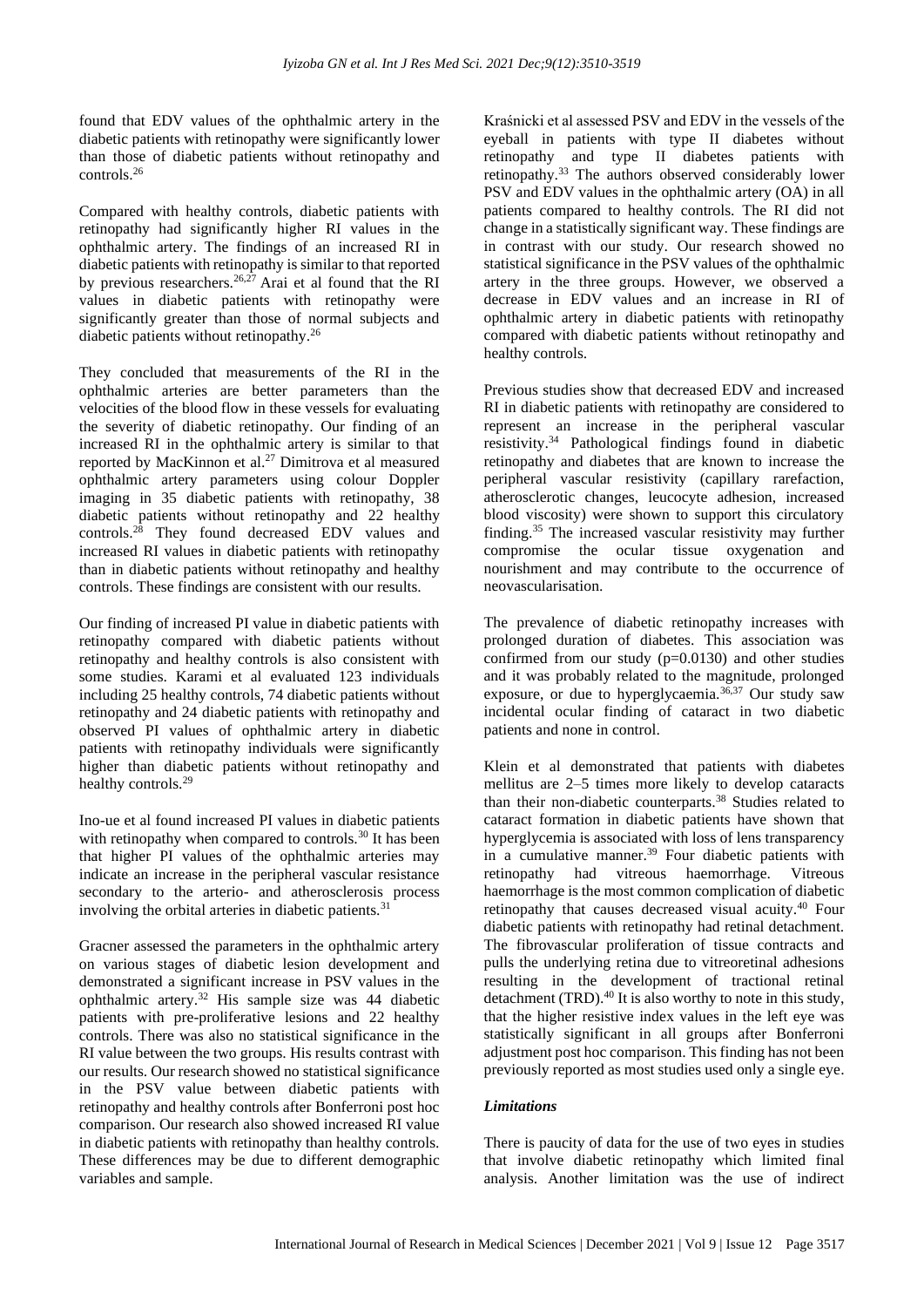ophthalmoscopy instead of retinal photography in the assessment of diabetic retinopathy. The use of fundal photography could have led to better detection of early retinopathy, resulting in elevated prevalence of retinopathy. Retinal photography was not used because it was unavailable in our hospital.

#### **CONCLUSION**

Doppler sonography has the potential to provide useful information about hemodynamic changes in patients with diabetic retinopathy. Diabetic retinopathy may be triggered by increased resistances in the peripheral ocular vascular bed, changes which may begin in the early stage of diabetes. The finding of increased RI and PI values in the ophthalmic artery in this study may indicate disturbances of retinal and choroidal circulation in patients with diabetic retinopathy and an increase in ocular peripheral vascular resistivity. These events may be among the early changes in diabetic retinopathy.

#### *Recommendations*

This study has demonstrated reduced EDV, increased RI and PI values in ophthalmic artery of diabetics with retinopathy and therefore shown that color Doppler is a useful method for screening patients with retinopathy. Color Doppler has the potential to provide helpful information related to altered orbital blood flow in diabetic patients even before the appearance of retinopathy. It is recommended that every newly diagnosed diabetic should be monitored with orbital colour Doppler ultrasound. This would help in identifying eyes at risk of developing sight threatening proliferative disease thereby improving quality of life.

Further studies with much larger groups of patients on both eyes are needed to understand better the role of retrobulbar hemodynamics in the pathogenesis of diabetic retinopathy. There is a need to assess the mechanism for the association, whether it is through change in retinal blood flow, change in perfusion pressure, change in intraluminal capillary pressure, poor glycemic control, chance, or a combination of these and other factors.

*Funding: No funding sources Conflict of interest: None declared Ethical approval: The study was approved by the Institutional Ethics Committee*

#### **REFERENCES**

- 1. Diagnosis and Classification of Diabetes Mellitus. American Diabetes Association. Diabetes Care. 2009;32(1):62-7.
- 2. Gospin R, Zonszein J. Diagnostic Criteria and Classification of Diabetes. Principles of Diabetes Mellitus. 2016;1-16.
- 3. Kyari F, Tafida A, Sivasubramaniam S, Murthy G, Peto T, Gilbert C. Prevalence and risk factors for

diabetes and diabetic retinopathy: results from the Nigeria national blindness and visual impairment survey. BMC Public Health. 2014;14:1299-306.

- 4. Okeoghene-Ogbera A, Ekpebegh C. Diabetes Mellitus in Nigeria: The past, present and future. World J Diabetes. 2014;5(6):905-11.
- 5. Rosberger DF. Diabetic Retinopathy: Current Concepts and Emerging Therapy. Endocrinol Metabol Clin North Am. 2013;42(4):721-45.
- 6. Romero-Aroca P. Managing diabetic macular edema: The leading cause of diabetes blindness. World J Diabetes. 2011;2(6):98-104.
- 7. Evans J, Rooney C, Ashwood F, Dattani N, Wormald RPL. Blindness and partial sight in England and Wales. Health Trends. 1996;28:5-12.
- 8. Chen L, Magliano DJ, Zimmet PZ. The worldwide epidemiology of type 2 diabetes mellitus—present and future perspectives. Nature Rev Endocrinol. 2012;228-36.
- 9. Varma R, Torres M, Pena F, Klein R, Azen SP. Prevalence of diabetic retinopathy in adult Latinos: the Los Angeles Latino eye study. Ophthalmology. 2004;111:1298-306.
- 10. Wong TY, Cheung N, Tay WT, Wang JJ, Aung T, Saw SM, Lim SC, Tai ES, Mitchell P. Prevalence and risk factors for diabetic retinopathy: the Singapore Malay Eye Study. Ophthalmology. 2008;15:1869-75.
- 11. Zheng Y, Lamoureux EL, Lavanya R, Wu R, Ikram MK, Wang JJ, et al. Prevalence and risk factors of diabetic retinopathy in migrant Indians in an urbanized society in Asia: the Singapore Indian eye study. Ophthalmology. 2012;119:2119-24.
- 12. Wang FH, Liang YB, Zhang F, Wang JJ, Wei WB, Tao QS, et al. Prevalence of diabetic retinopathy in rural China: the Handan Eye Study. Ophthalmology. 2009;116:461-7.
- 13. Al Ghamdi AH, Rabiu M, Hajar S, Yorston D, Kuper H, Polack S. Rapid assessment of avoidable blindness and diabetic retinopathy in Taif, Saudi Arabia. Br J Ophthalmol. 2012;96:1168-72.
- 14. Polack S, Yorston D, Lopez-Ramos A, Lepe-Orta S, Baia RM, Alves L, Grau-Alvidrez C, Gomez-Bastar P, Kuper H. Rapid assessment of avoidable blindness and diabetic retinopathy in Chiapas, Mexico. Ophthalmology. 2012;119:1033-40.
- 15. Noubiap JJN, Naidoo J, Kengne AP. Diabetic nephropathy in Africa: A systematic review. World J Diabetes. 2015;6(5):759-73.
- 16. Nwosu SNN. Prevalence and pattern of retinal disease at the Guinness Eye Hospital, Onitsha, Nigeria. Ophthalmic Epidemiol. 2000;7:41-8.
- 17. Maiyaki MB, Garbati MA. The burden of noncommunicable diseases in Nigeria; in the context of globalization. 2014;13(1):1-10.
- 18. Ashaye. A, Arijea, Kuti M, Olusanya B, Ayeni E, Fasanmade A, Akinlade K, Obajimi M, Adeleye J. Retinopathy among type 2 diabetic patients seen at a tertiary hospital in Nigeria: a preliminary report. Clinic Ophthalmol. 2008;2(1):103-8.